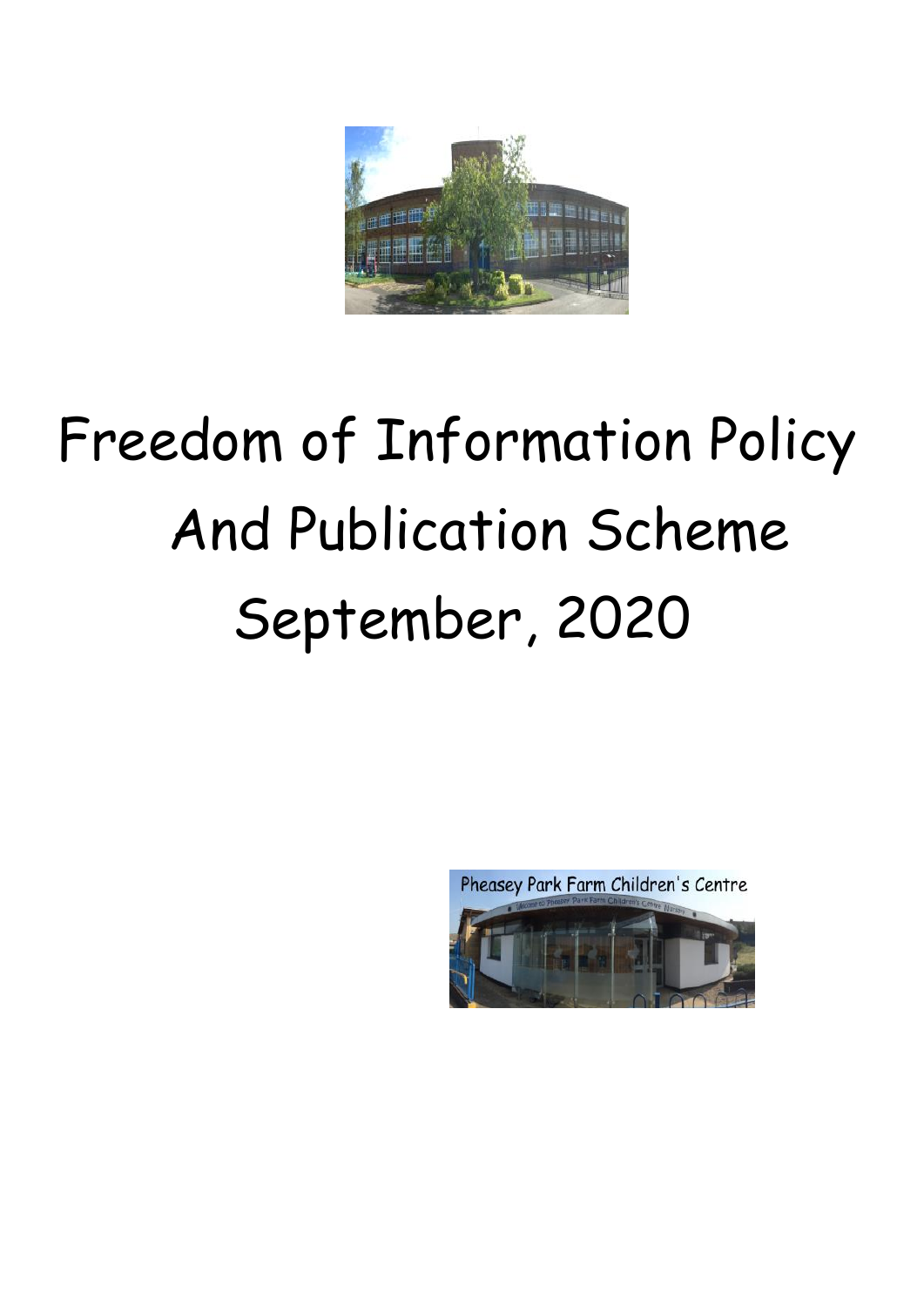<span id="page-1-1"></span><span id="page-1-0"></span>

| <b>Contents</b>                                           | Page           |
|-----------------------------------------------------------|----------------|
|                                                           |                |
| Statement of intent                                       | $\overline{2}$ |
| Legal framework                                           | 3              |
| Accepting requests for information                        | 3              |
| General right of access to information held by the school | 3              |
| The appropriate limit                                     | 4              |
| Charging fees                                             | 5              |
| Means by which communication is to be made                | 5              |
| Providing advice and assistance                           | 6              |
| <b>Publication scheme</b>                                 | 7              |
| Monitoring and review                                     | 8              |
| Appendix a)<br><b>Model Publication Scheme</b>            | 9              |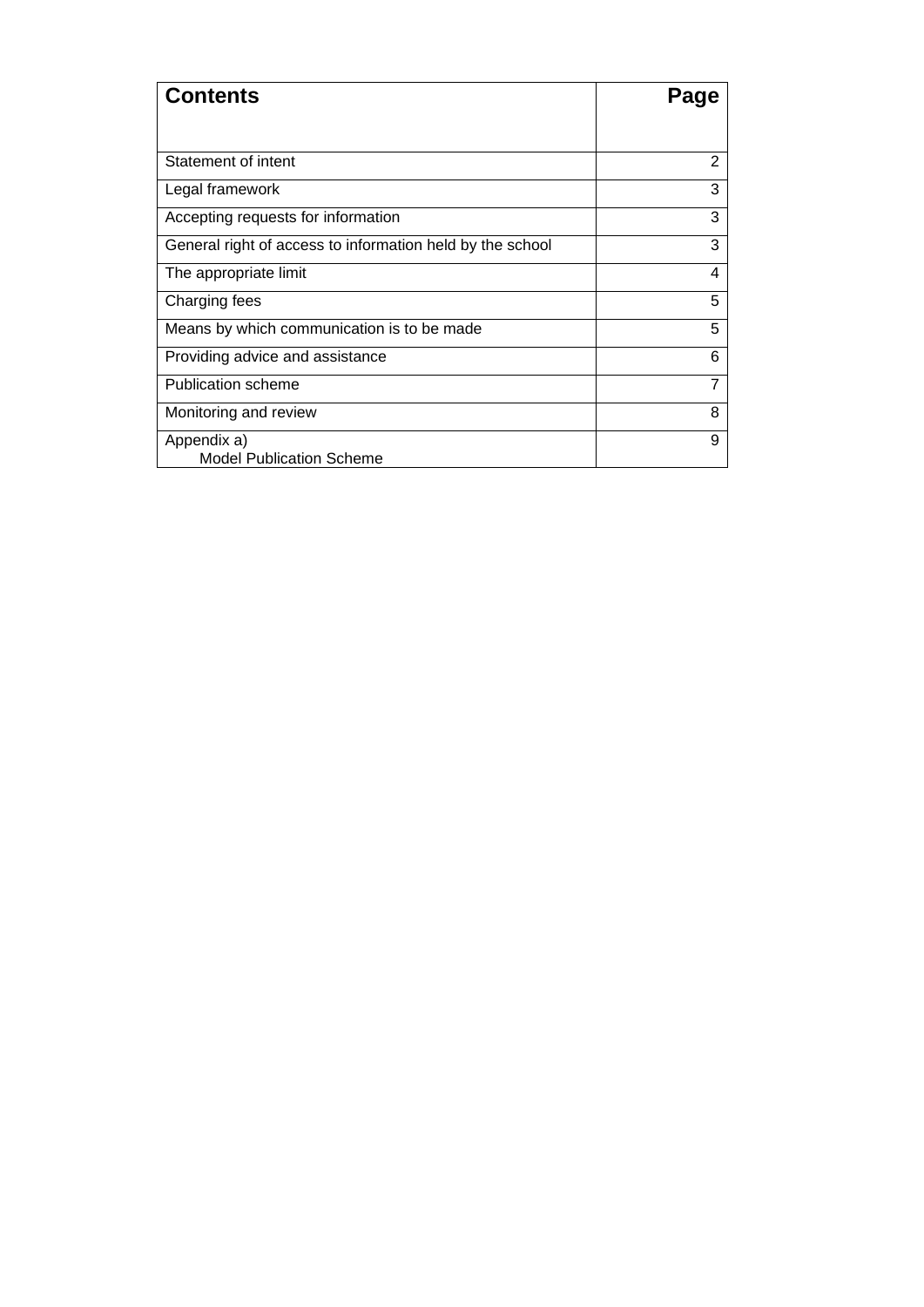# **Statement of intent**

Pheasey Park Farm Primary School and Early Years Centre has an obligation to publish a freedom of information statement, outlining how we will meet our duties under the Freedom of Information Act 2000 and associated regulations. The development and effective implementation of this policy fulfils that requirement.

More specifically, this policy outlines:

- How the School and Centre will respond to requests from individuals for access to information held about them.
- Our School and Centre policy and procedures for the release and publication of private data and public records.
- Our School and Centre policy and procedures for providing applicants with advice and assistance throughout the duration of their requests.

It also clarifies our position regarding the appropriate limit to the costs incurred by schools in obtaining any requested information, and on charging fees for its provision.

#### **Legal framework**  $1.$

- 1.1. This policy has due regard to the following legislation:
	- The Data Protection Act 2018
	- The Freedom of Information Act 2000
	- The Freedom of Information and Data Protection (Appropriate Limit and Fees) Regulations 2004
- This policy also has due regard to guidance, including, but not limited to, the following:
	- ICO 'Model publication scheme' 2018
	- ICO 'Duty to provide advice and assistance (section 16)' 2018
- This policy will be viewed in conjunction with the following other school policies:
	- Pheasey Park Farm Primary School and Early Years Centre Data Protection (GDPR) Policy

#### <span id="page-2-0"></span> $2.$ **Accepting requests for information**

- 2.1. The School or Centre will only accept a request for information which meets all of the following criteria:
	- It is in writing
	- It states the name of the applicant and an address for correspondence
	- It describes the information requested
- A request will be treated as made in writing if it meets all of the following requirements:
	- It is transmitted by electronic means
	- It is received in legible form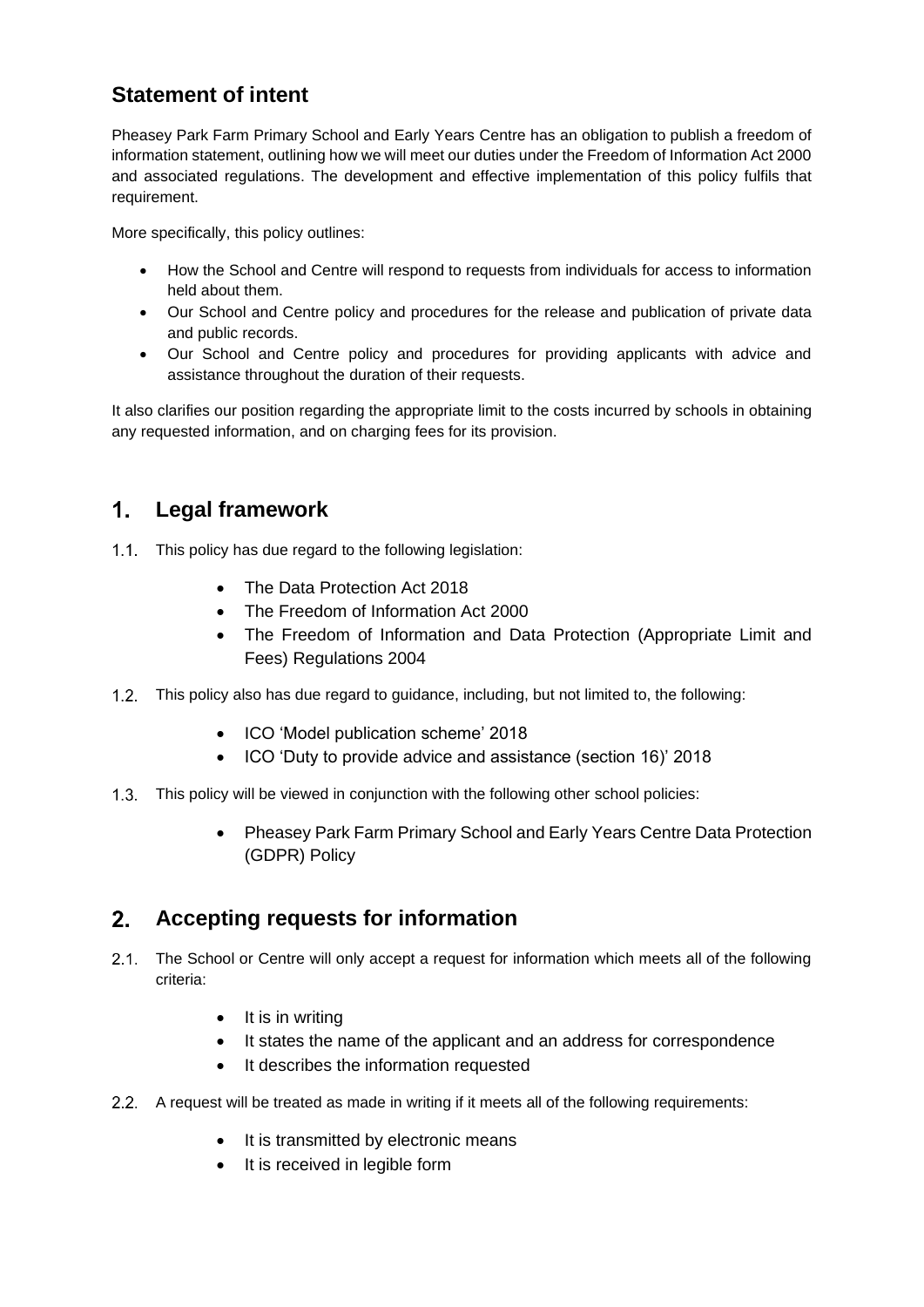- It is capable of being used for subsequent reference
- 2.3. The School or Centre will publish details of its procedures for dealing with requests for information on the website, which includes:
	- A contact address and email address
	- A telephone number
	- A named individual to assist applicants with their requests

## <span id="page-3-0"></span>**General right of access to information held by the School or**   $3<sub>1</sub>$ **Early Years Centre**

- Provided that the request complies with [section 2](#page-2-0) of this policy, the School or Early Years Centre will, no later than 20 working days from receipt of the request, comply with its duty to:
	- Confirm or deny to any person making a request for information to the School or Centre, whether it holds information of the description specified in the request.
	- Provide the documentation, if the School or Centre confirms that it holds the requested information.
- The School and Centre will not comply with section 3.1 of this policy where:
	- The School or Centre reasonably requires further information to meet a freedom of information request, has informed the applicant of this requirement, but was not subsequently supplied with that further information.
	- The information is no longer readily available as it is contained in files that have been placed in archive storage or is difficult to access for similar reasons.
	- A request for information is exempt under section 2 of the Freedom of Information Act 2000.
	- The cost of providing the information exceeds the appropriate limit.
	- The request is vexatious.
	- The request is a repeated request from the same person made within 60 consecutive working days of the initial one.
	- A fee notice was not honoured.
- Where information is, or is thought to be, exempt, the School or Centre will, within 20 working days, give notice to the applicant which:
	- States the fact.
	- Specifies the exemption in question.
- The information provided to the applicant will be in the format that they have requested, where possible.
- Where it is not possible to provide the information in the requested format, the School or Centre will assist the applicant by discussing alternative formats in which it can be provided.
- The information provided will also be in the language in which it is held, or another language that is legally required. If the School or Centre is required to translate any information, it will do so.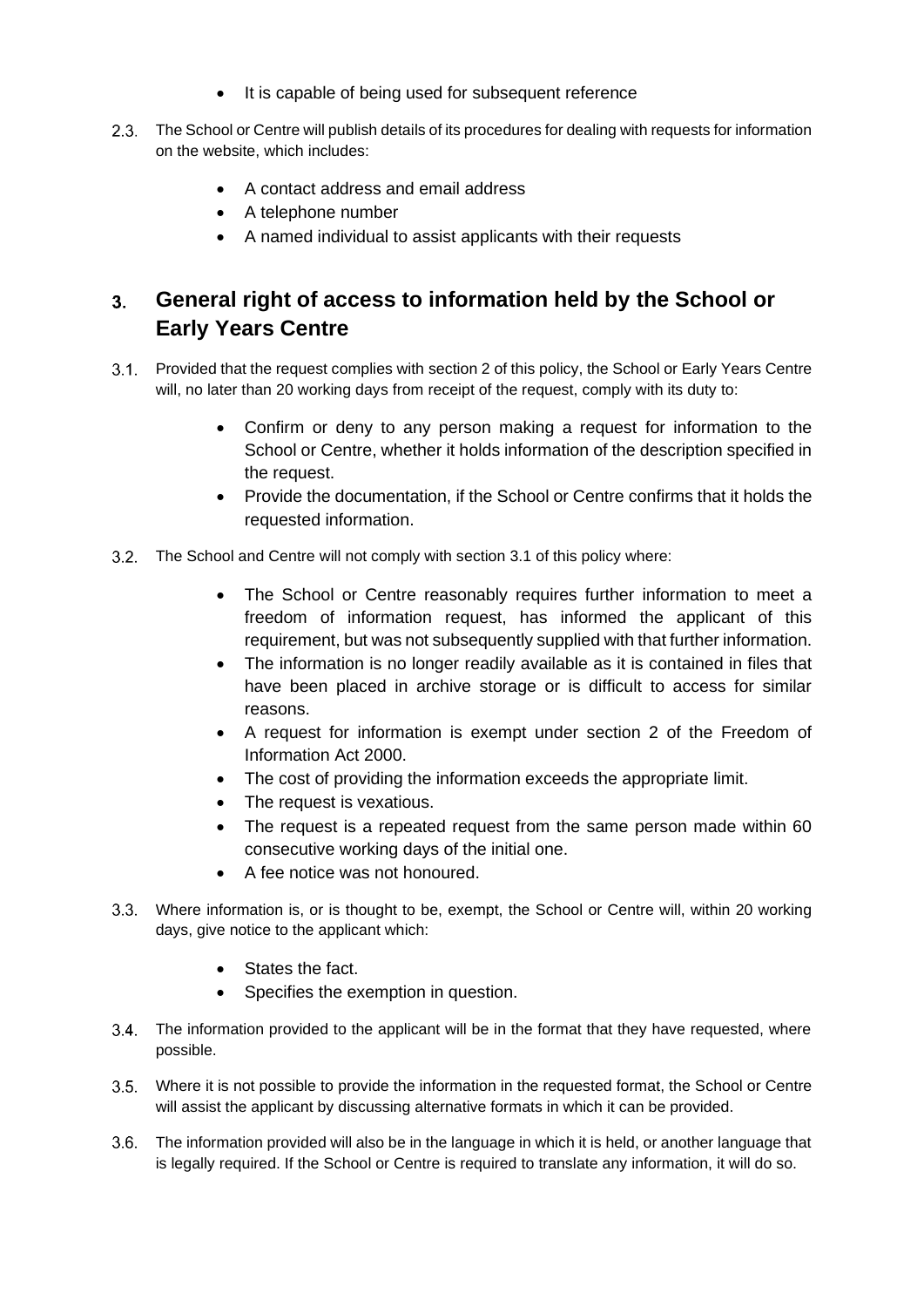If, under relevant disability and discrimination regulations, the School or Centre is legally obliged to provide the information in other forms and formats, it will do so.

### <span id="page-4-0"></span> $\mathbf{4}$ . **The appropriate limit**

- 4.1. The School or Centre will not comply with any freedom of information request that exceeds the statutorily imposed appropriate limit of £450.
- 4.2. When determining whether the cost of complying with a freedom of information request is within the appropriate limit, the School or Centre will take account only of the costs we reasonably expect to incur in relation to:
	- Determining whether it holds the information.
	- Locating the information, or a document which may contain the information.
	- Retrieving the information, or a document which may contain the information.
	- Extracting the information from a document containing it.
	- Costs related to the time spent by any person undertaking any of the activities outlined in section 4.2 of this policy on behalf of the School or Children's Centre, are to be estimated at a rate of £25 per person per hour.
- Where multiple requests for information are made to the school within 60 consecutive working days of each other, either by a single person or by different persons who appear to be acting in concert, the estimated cost of complying with any of the requests is to be taken to be the total costs to the School or Centre of complying with all of them.

## <span id="page-4-1"></span> $5<sub>1</sub>$ **Charging fees**

- 5.1. The School or Centre may, within 20 working days, give an applicant who has requested information, a written notice stating that a fee is to be charged for compliance.
- Charges may be made for disbursements, such as the following:
	- Photocopying
	- Postage and packaging
	- Costs directly incurred as a result of viewing information
- Fees charged will not exceed the total cost to the School or Children's Centre of:
	- Informing the person making the request whether we hold the information.
	- Communicating the information to the person making the request.
- Where a fee is to be charged, the School or Centre will not comply with section 3 of this policy unless the requested fee is paid within a period of three months, beginning with the day on which the fees notice is given to the applicant.
- The School or Centre will not take into account any costs which are attributable to the time spent by persons undertaking any of the activities mentioned in section 5.3 above.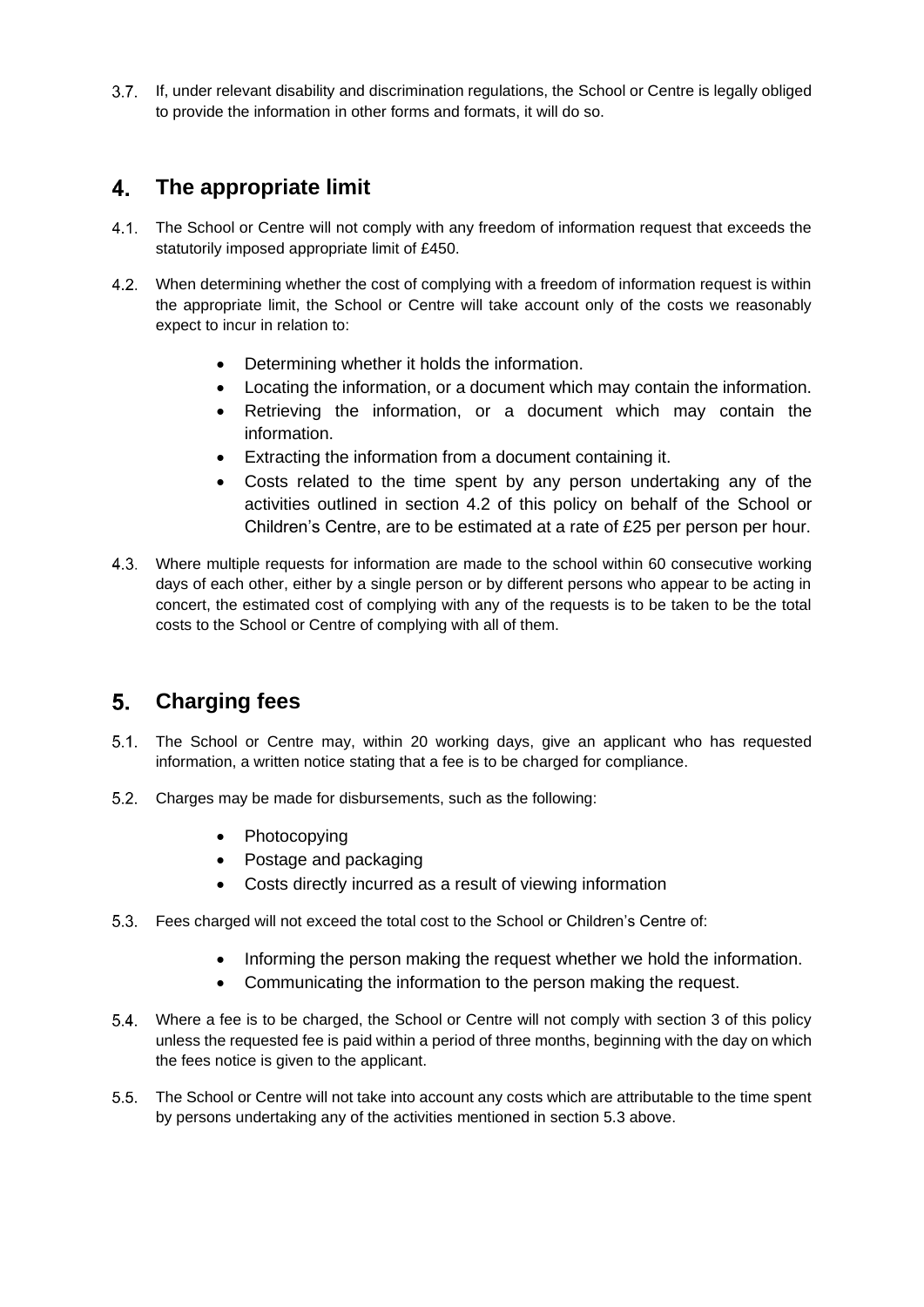5.6. When calculating the  $20<sup>th</sup>$  working day in which to respond to a freedom of information request, the period beginning the day on which the fee notice is given to the applicant and ending with the day on which the fee is received, will be disregarded.

#### $6.$ **Means by which communication is to be made**

- Where, on making a request for information, the applicant expresses a preference for communication by any one of the following means, the School or Centre will, as far as is practicable, give effect to that preference:
	- The provision to the applicant of a copy of the information in permanent form or in another form acceptable to the applicant.
	- The provision to the applicant of a reasonable opportunity to inspect a record containing the information.
	- The provision to the applicant of a digest, or summary of the information, in permanent form or in another form acceptable to the applicant.

# <span id="page-5-0"></span>**Providing advice and assistance**

- The School or Centre will meet its duty to provide advice and assistance, as far as is reasonable, to any person who proposes to make, or has made, requests for information to the School or Centre.
- The School or Centre may offer advice and assistance in the following circumstances:
	- If an individual requests to know what types of information the School or Centre holds and the format in which it is available, as well as information on the fees regulations and charging procedures.
	- If a request has been made, but the school is unable to regard it as a valid request due to insufficient information, leading to an inability to identify and locate the information.
	- If a request has been refused, e.g. due to an excessive cost, and it is necessary for the School or Centre to assist the individual who has submitted the request.
- The School or Centre will provide assistance for each individual on a case-by-case basis; examples of how the school will provide assistance include the following:
	- Informing an applicant of their rights under the Freedom of Information Act 2000
	- Assisting an individual in the focus of their request, e.g. by advising of the types of information available within the requested category
	- Advising an applicant if information is available elsewhere and how to access this information
	- Keeping an applicant informed on the progress of their request
- 7.4. In order to provide assistance as outlined above, the School or Centre will engage in the following good practice procedures: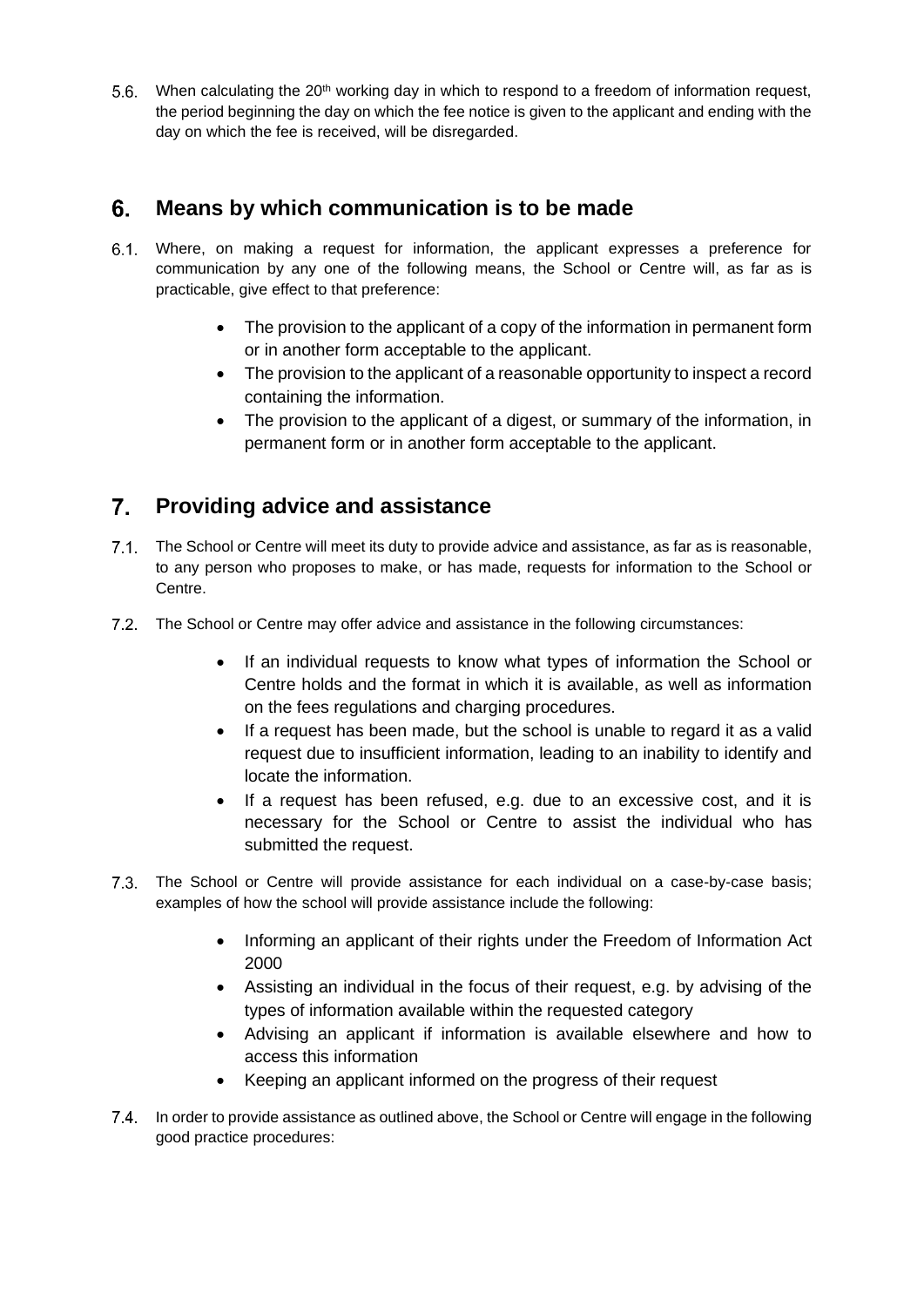- Make early contact with an individual and keep them informed of the process of their request.
- Accurately record and document all correspondence concerning the clarification and handling of any request.
- Give consideration to the most appropriate means of contacting the applicant, taking into account their individual circumstances.
- Discuss with the applicant whether they would prefer to receive the information in an alternative format, in cases where it is not possible to provide the information requested in the manner originally specified.
- Remain prepared to assist an applicant who has had their request denied due to an exemption.
- The School or Centre will give particular consideration to what level of assistance is required for an applicant who has difficulty submitting a written request.
- $7.6.$ In circumstances where an applicant has difficulty submitting a written request, the School or Centre will:
	- Make a note of the application over the telephone and then send the note to the applicant to confirm and return – the statutory time limit for a reply would begin here.
	- Direct the individual to a different agency that may be able to assist with framing their request.
	- **NB.** This list is not exhaustive and the school may decide to take additional assistance measures that are appropriate to the case.
- Where an applicant's request has been refused either because the information is accessible by other means, or the information is intended for future publication or research, the School or Centre, as a matter of good practice, will provide advice and assistance.
- The School or Centre will advise the applicant how and where information can be obtained, if it is accessible by other means.
- Where there is an intention to publish the information in the future, the School or Centre will advise the applicant of when this publication is expected.
- 7.10. If the request is not clear, the School or Centre will ask for more detail from the applicant in order to identify and locate the relevant information, before providing further advice and assistance.
- 7.11. If the School or Centre is able to clearly identify the elements of a request, it will respond following usual procedures and will provide advice and assistance for the remainder of the request.
- If any additional clarification is needed for the remainder of a request, the School or Centre will ensure there is no delay in asking for further information.
- 7.13. If an applicant decides not to follow the School or Centre's advice and assistance and fails to provide clarification, the School or Centre is under no obligation to contact the applicant again.
- 7.14. If the School or Children's is under any doubt that the applicant did not receive the advice and assistance, the School or Centre will re-issue it.
- 7.15. The School or Centre is not required to provide assistance where an applicant's request is vexatious or repeated, as defined under section 14 of the Freedom of Information Act 2000.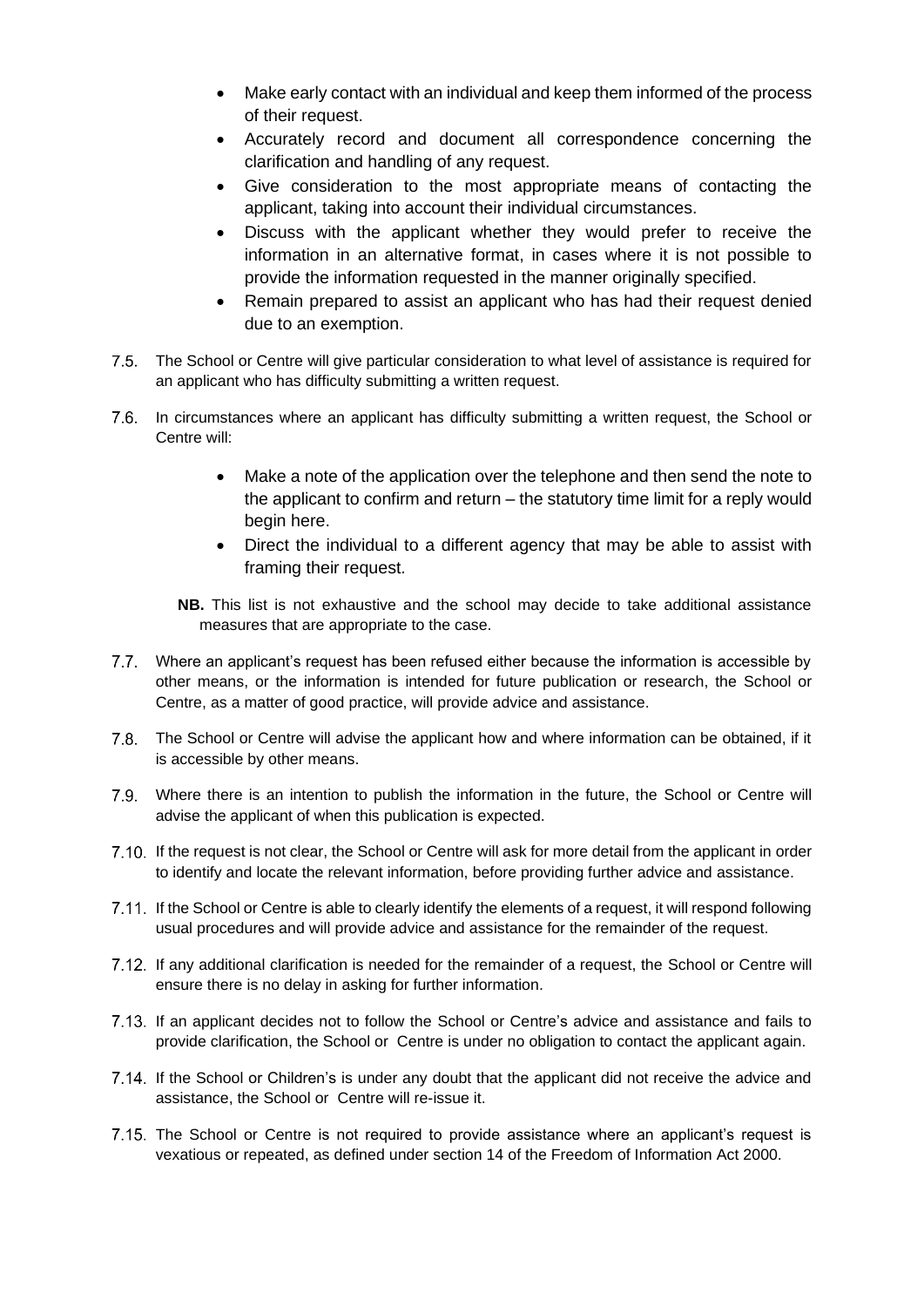- 7.16. The School or Centre is also not required to provide information where the cost of complying with a request exceeds the limit outlined in the Freedom of Information Act 2000. In such cases, the school will consider whether any information can be provided free of charge if the applicant refuses to pay the fee.
- A record will be kept by the school office of all the advice and assistance provided.

# <span id="page-7-0"></span>**Publication scheme**

- The School and Centre will meet its duty to adopt and maintain a publication scheme which specifies the information which it will publish on the school website, and whether the information will be available free of charge or on payment.
- <span id="page-7-1"></span>The publication scheme will be reviewed and, where necessary, updated on an annual basis.

### $9<sub>-</sub>$ **Monitoring and review**

This policy will be received on an annual basis, or in light of any changes to relevant legislation, by the Headteacher, Finance Manager and Centre Manager.

# <span id="page-7-2"></span>**Model Publication Scheme**

This scheme follows the model approved by the ICO and sets out the classes of information which we publish or intend to publish; the format in which the information will be made available and whether the information is available free of charge or on payment.

## **1. Classes of information**

Information that is available under this scheme includes:

- Who we are and what we do
- What we spend and how we spend it
- What are our priorities are and how we are doing?
- How we make decisions
- Our policies and procedures
- Lists and registers
- The services we offer

Information which **will not** be made available under this scheme includes:

- Information the disclosure of which is prevented by law, or exempt under the Freedom of Information Act, or is otherwise properly considered to be protected from disclosure.
- Information in draft form, or notes, documents in older versions, emails or other correspondence.
- Information that is no longer readily available as it is contained in files that have been placed in archive storage or is difficult to access for similar reasons.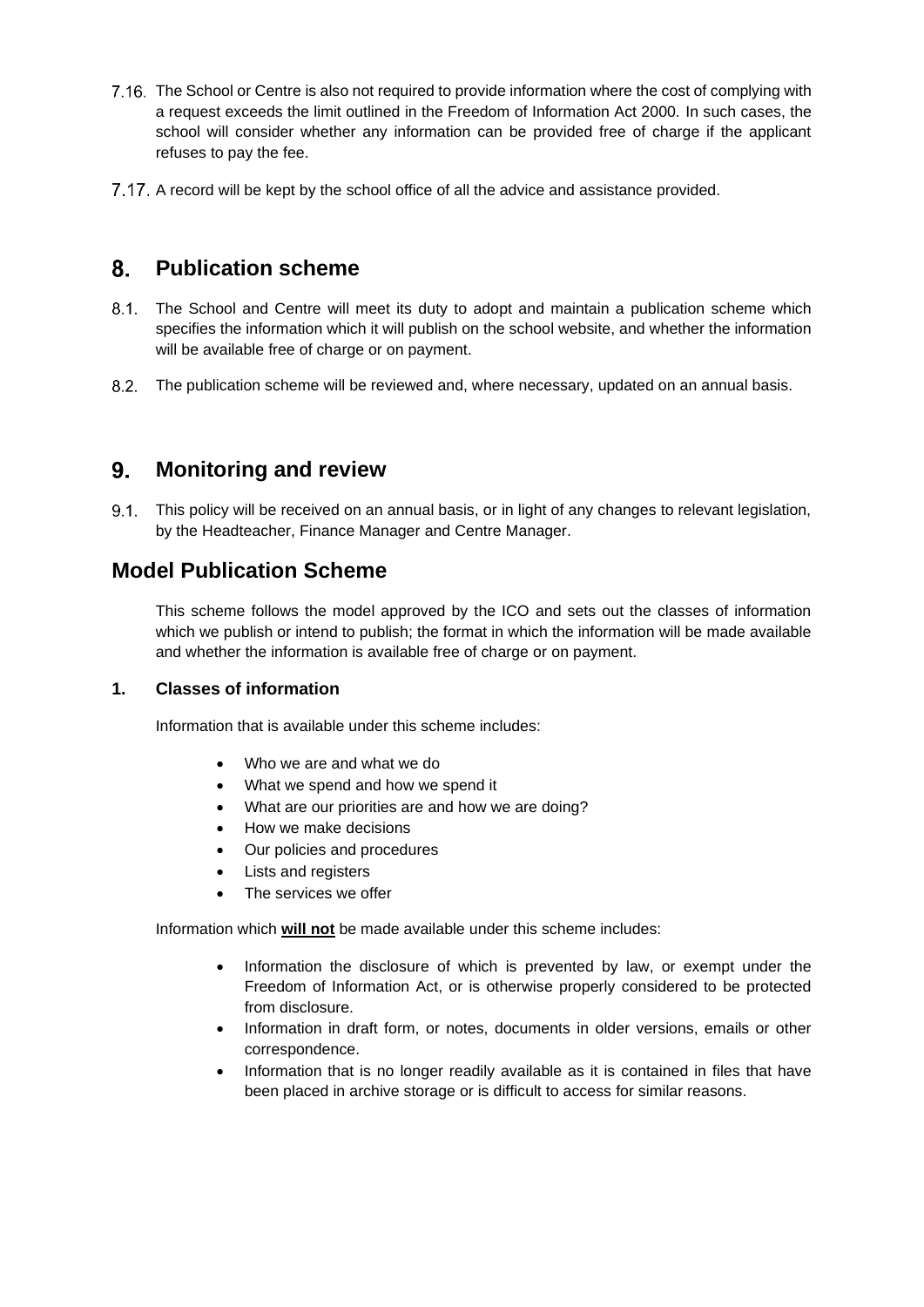| Information to be published.                                                                                                                | How the information can |
|---------------------------------------------------------------------------------------------------------------------------------------------|-------------------------|
| This includes datasets where applicable - please see "How to complete                                                                       | be obtained             |
| the Guide to Information".                                                                                                                  |                         |
| Class 1 - Who we are and what we do                                                                                                         | Website                 |
| (Organisational information, structures, locations and contacts)                                                                            | Prospectus              |
| This will be current information only                                                                                                       |                         |
|                                                                                                                                             |                         |
|                                                                                                                                             |                         |
| Who's who in the school                                                                                                                     | <b>Web Site</b>         |
|                                                                                                                                             |                         |
| Who's who on the governing body / board of governors and the basis of their<br>appointment                                                  | Web Site                |
| Instrument of Government / Articles of Association                                                                                          | Web Site                |
| Contact details for the Head teacher and for the governing body, via the                                                                    | <b>Web Site</b>         |
| school (named contacts where possible).                                                                                                     |                         |
| School prospectus (if any)                                                                                                                  | Web Site                |
|                                                                                                                                             | <b>Hard Copy</b>        |
| Annual Report (if any)                                                                                                                      | <b>NA</b>               |
| <b>Staffing structure</b>                                                                                                                   | <b>Web Site</b>         |
| School session times and term dates                                                                                                         | Web Site                |
|                                                                                                                                             | Prospectus              |
| Address of school and contact details, including email address.                                                                             | Web Site                |
| Class 2 - What we spend and how we spend it                                                                                                 | <b>Hard Copy</b>        |
| (Financial information relating to projected and actual income and<br>expenditure, procurement, contracts and financial audit)              |                         |
| Current and previous financial year as a minimum                                                                                            |                         |
| Annual budget plan and financial statements                                                                                                 | <b>Hard Copy</b>        |
| Capital funding                                                                                                                             | <b>Hard Copy</b>        |
| Financial audit reports                                                                                                                     | <b>Hard Copy</b>        |
| Details of expenditure items over £2000                                                                                                     | <b>Hard Copy</b>        |
| Procurement and contracts the school has entered into, or information                                                                       | <b>Hard Copy</b>        |
| relating to / a link to information held by an organisation which has done so<br>on its behalf (for example, a local authority or diocese). |                         |
| Pay policy                                                                                                                                  | <b>Hard Copy</b>        |
|                                                                                                                                             |                         |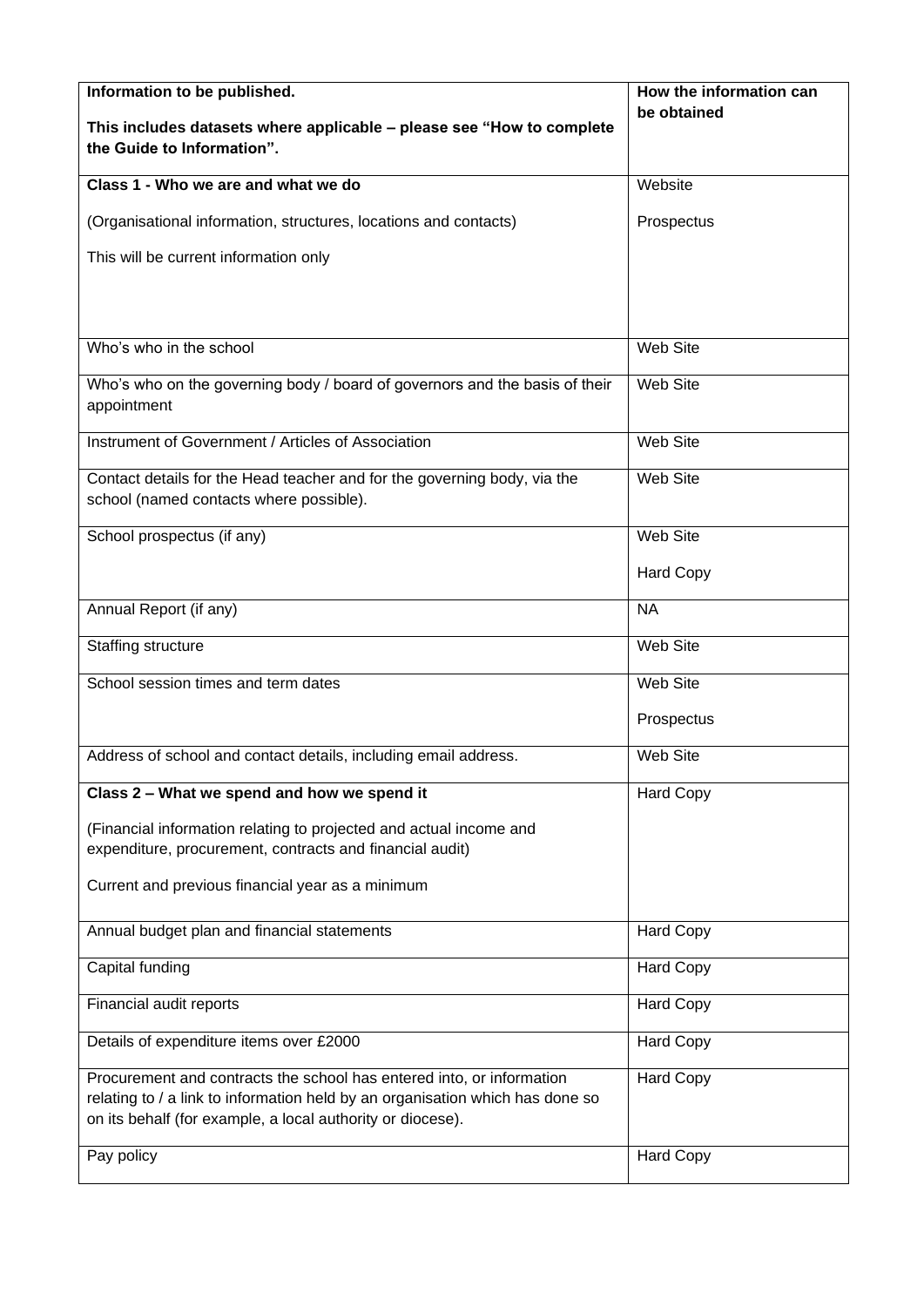| Staff allowances and expenses that can be incurred or claimed, with totals<br>paid to individual senior staff members (Senior Leadership Team or<br>equivalent, whose basic actual salary is at least £60,000 per annum) by<br>reference to categories. | <b>Hard Copy</b>  |
|---------------------------------------------------------------------------------------------------------------------------------------------------------------------------------------------------------------------------------------------------------|-------------------|
| Staffing, pay and grading structure. As a minimum the pay information should<br>include salaries for senior staff (Senior Leadership Team or equivalent as<br>above) in bands of £10,000; for more junior posts, by salary range.                       | <b>Hard Copy</b>  |
| Governors' allowances that can be incurred or claimed, and a record of total<br>payments made to individual governors.                                                                                                                                  | <b>Hard Copy</b>  |
| Class 3 - What our priorities are and how we are doing                                                                                                                                                                                                  | Web Site          |
| (Strategies and plans, performance indicators, audits, inspections and<br>reviews)                                                                                                                                                                      | <b>SDP</b>        |
| Current information as a minimum                                                                                                                                                                                                                        |                   |
| School profile (if any)                                                                                                                                                                                                                                 | Web Site          |
| And in all cases:                                                                                                                                                                                                                                       |                   |
| Performance data supplied to the DfE<br>The latest Ofsted report<br>- Summary<br>- Full report<br>Post-inspection action plan                                                                                                                           |                   |
| Performance management policy and procedures adopted by the governing<br>body.                                                                                                                                                                          | Learning Platform |
| Performance data or a direct link to it                                                                                                                                                                                                                 | <b>Web Site</b>   |
| The school's future plans; for example, proposals for and any consultation on<br>the future of the school, such as a change in status                                                                                                                   | Web Site          |
| Safeguarding and child protection                                                                                                                                                                                                                       | Web Site          |
|                                                                                                                                                                                                                                                         | <b>Hard Copy</b>  |
| Class 4 - How we make decisions                                                                                                                                                                                                                         | <b>Hard Copy</b>  |
| (Decision making processes and records of decisions)                                                                                                                                                                                                    |                   |
| Current and previous three years as a minimum                                                                                                                                                                                                           |                   |
| Admissions policy/decisions (not individual admission decisions) - where<br>applicable                                                                                                                                                                  | <b>Web Site</b>   |
| Agendas and minutes of meetings of the governing body and its committees.                                                                                                                                                                               | <b>Hard Copy</b>  |
| (NB this will exclude information that is properly regarded as private to the<br>meetings).                                                                                                                                                             | Learning Platform |
|                                                                                                                                                                                                                                                         |                   |
|                                                                                                                                                                                                                                                         |                   |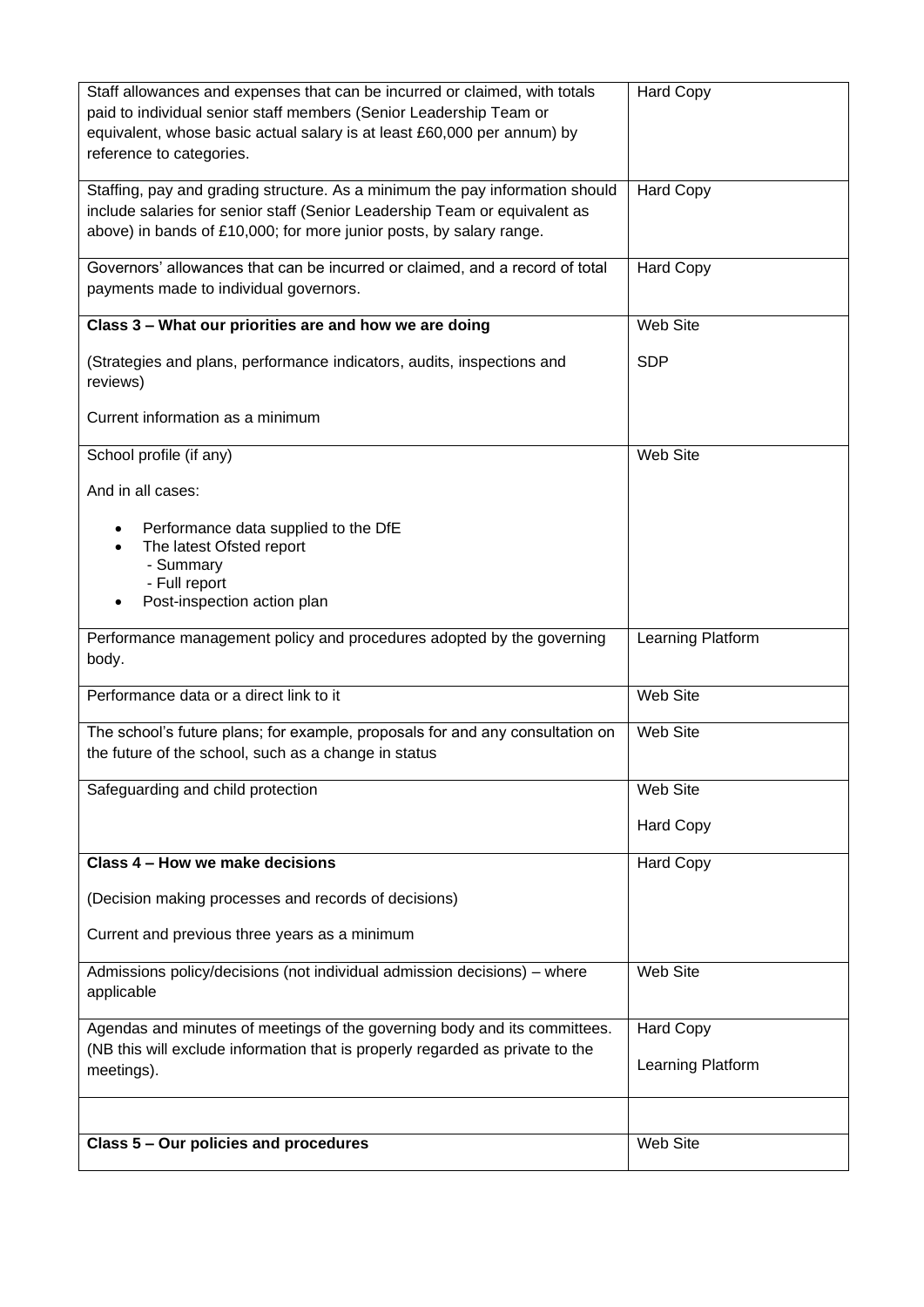| (Current written protocols, policies and procedures for delivering our services<br>and responsibilities)                                                                                                                                                                           |                         |
|------------------------------------------------------------------------------------------------------------------------------------------------------------------------------------------------------------------------------------------------------------------------------------|-------------------------|
| Current information only.                                                                                                                                                                                                                                                          |                         |
| As a minimum these must include policies, procedures and documents that<br>the school is required to have by statute or by its funding agreement or<br>equivalent. These will include policies and procedures for handling<br>information requests.                                |                         |
| Records management and personal data policies, including:                                                                                                                                                                                                                          | Web Site                |
| Information security policies<br>٠<br>Records retention, destruction and archive policies<br>Data protection (including information sharing policies)                                                                                                                              |                         |
| Charging regimes and policies.                                                                                                                                                                                                                                                     | Web Site                |
| This should include details of any statutory charging regimes. Charging<br>policies should include charges made for information routinely published.<br>They should clearly state what costs are to be recovered, the basis on which<br>they are made and how they are calculated. | <b>Hard Copy</b>        |
| If the school charges a fee for re-licensing the use of datasets, it should state<br>in its guide how this is calculated (please see "How to complete the Guide to<br>information").                                                                                               |                         |
| <b>Class 6 - Lists and Registers</b>                                                                                                                                                                                                                                               | available by inspection |
| Currently maintained lists and registers only (this does not include the<br>attendance register).                                                                                                                                                                                  |                         |
| Curriculum circulars and statutory instruments                                                                                                                                                                                                                                     | <b>Web Site</b>         |
| Disclosure logs                                                                                                                                                                                                                                                                    | available by inspection |
| Asset register                                                                                                                                                                                                                                                                     | available by inspection |
| Any information the school is currently legally required to hold in publicly<br>available registers                                                                                                                                                                                | available by inspection |
| Class 7 - The services we offer                                                                                                                                                                                                                                                    | Web Site                |
| (Information about the services we offer, including leaflets, guidance and<br>newsletters produced for the public and businesses)                                                                                                                                                  |                         |
| Current information only                                                                                                                                                                                                                                                           |                         |
| Extra-curricular activities                                                                                                                                                                                                                                                        | Web Site                |
| Out of school clubs                                                                                                                                                                                                                                                                | Web Site                |
| Services for which the school is entitled to recover a fee, together with those<br>fees                                                                                                                                                                                            | Web Site                |